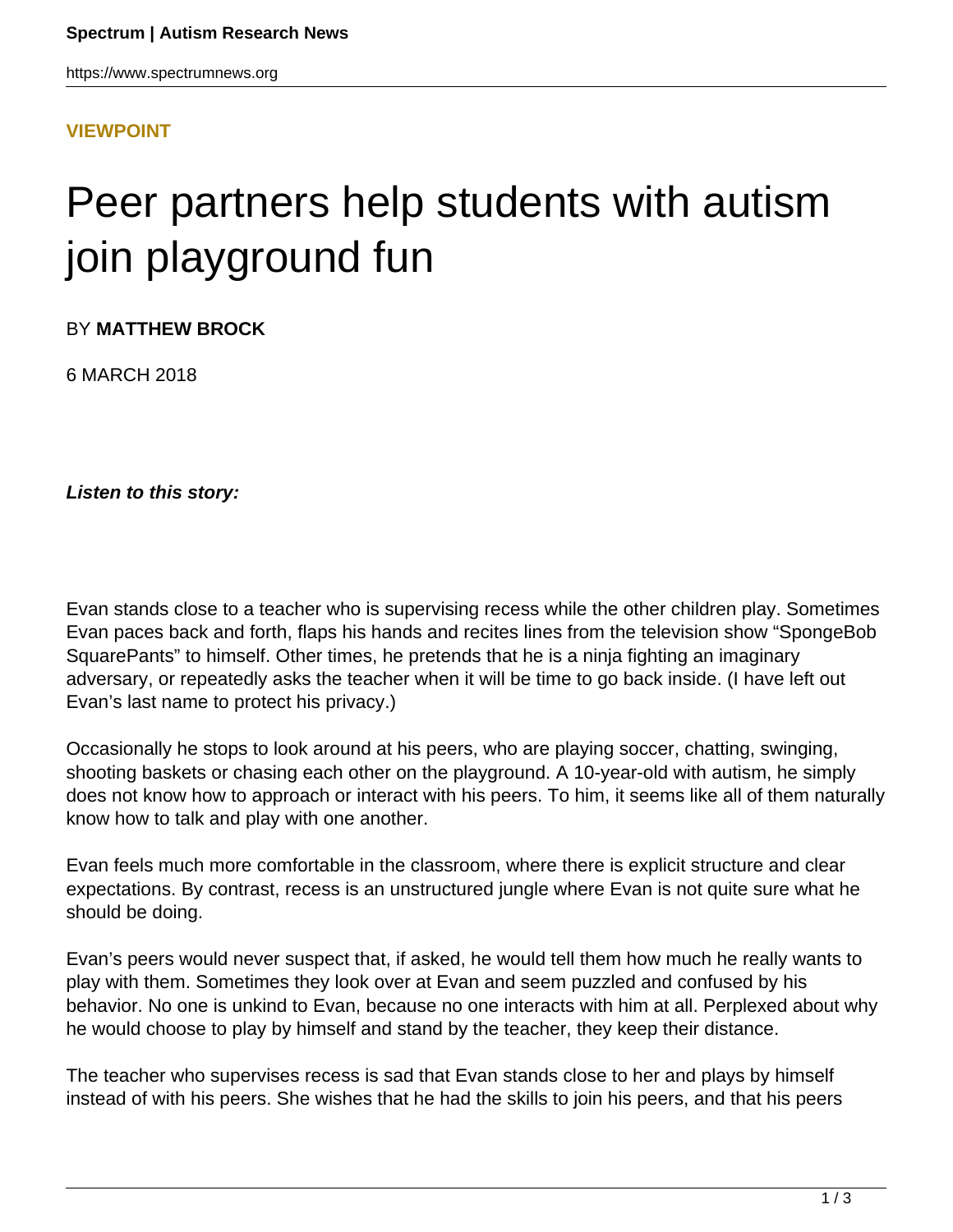would include him in their play.

Many students with autism struggle to play with their peers in unstructured situations or to develop friendships with children who do not have disabilities**<sup>1</sup>** . Although teachers are often sympathetic to these challenges, they rarely feel empowered to help.

## **Peer support:**

My colleagues and I are tackling this problem by developing strategies for supporting students with autism during recess.

We still have a lot of work to do, but our preliminary findings indicate that coaching peers to play with students who have autism is a promising avenue. And the teachers and paraprofessionals who supervise recess could implement this approach after brief training from our research team.

In a pilot study published last year, we randomly divided 11 elementary and middle school students with autism from six schools into two groups**<sup>2</sup>** . For one group of five students, we observed recess but did not intervene. For the other group of six students (which included Evan), we trained teachers and paraprofessionals who were supervising recess to facilitate a four-step intervention.

First, the teacher wrote down information about the student with autism that would be important to share with the student's peers. This included a description of what the student usually did during recess, specific goals for improving his play and social interaction, and a list of play activities the student might enjoy if invited by peers.

The typical children also received tips for how they might best communicate with that student, and descriptions of any unusual behavior or special interest that might initially be confusing to them.

Second, the teacher identified two to four peers who might be willing to support and play with the student with autism during recess. We encouraged teachers to invite peers who followed adult directions well, modeled positive communication and social skills, and were typically present at school. If a teacher had already seen a peer positively interacting with the student in the classroom or at lunch, that child might be a great choice.

The teachers then met with the peers during lunch. At this meeting, the teacher shared the information she had written down, and taught the peers five strategies associated with pivotal response training, an approach that involves behavioral strategies designed to be naturally engaging and motivating**<sup>3</sup>** . The teacher taught the peers five strategies: Get your buddy to look at you; ask your buddy to play something with you; show and talk about how you play; compliment your buddy; and if you can't play at the same time, help your buddy to take turns.

The teachers modeled these strategies and helped the typical students practice them through role